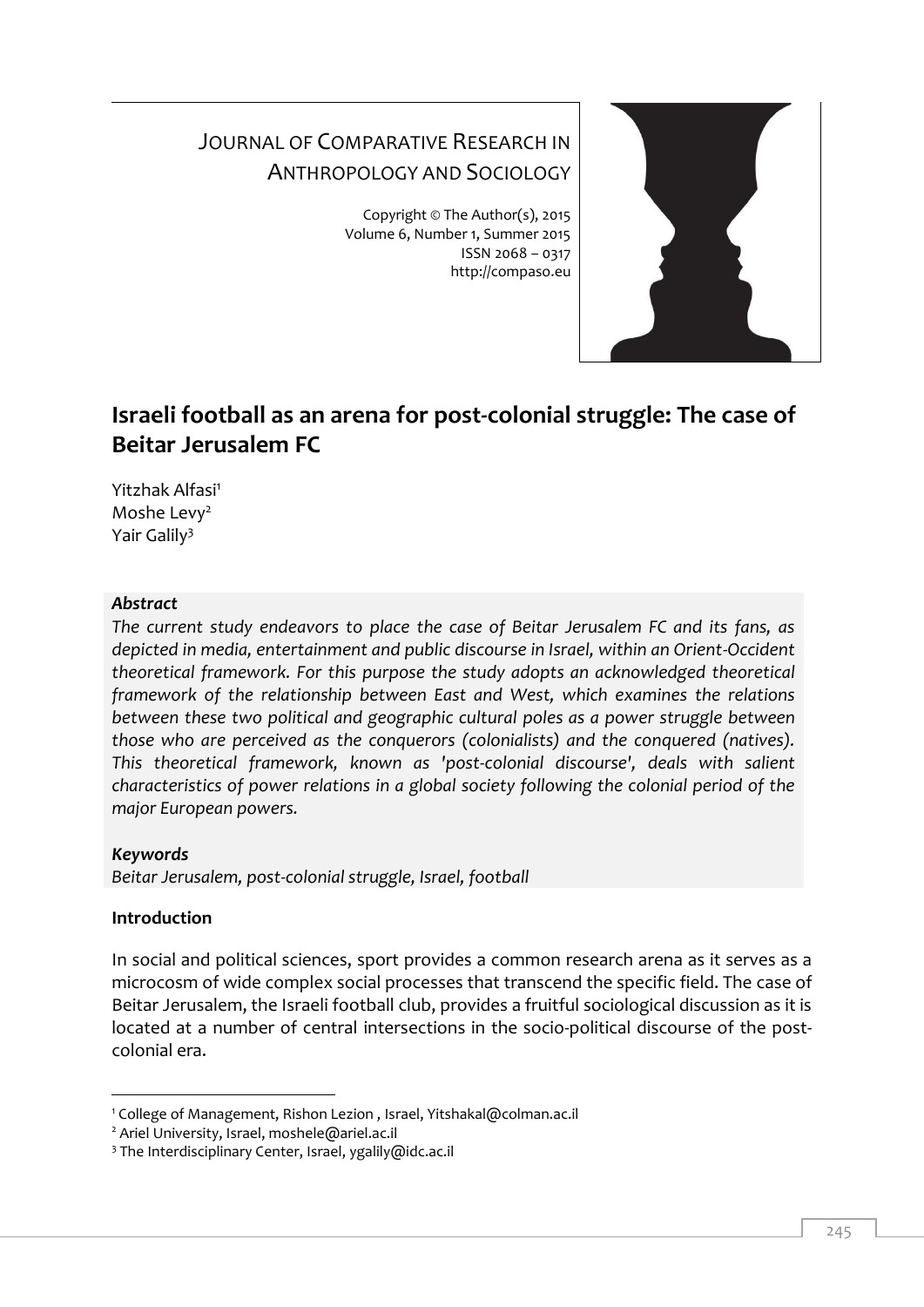In order to understand the linkage between sport and society within the Israeli context, one has to familiarize himself with Beitar Jerusalem football club which was established by one of the main-streams within the Jewish Zionist national movement. As such it found itself, especially during the initial days of the establishments of the Jewish State of Israel, at the center of a number of conflicts between the various streams of the same movement characterized by different attitudes to the term nationalism in the postcolonial era. Secondly, among Beitar Jerusalem fans, especially at that time, there was a relatively high representation of a socio-economic level comprised mainly by second and third generation Jewish immigrants from Arab and Muslim countries (Sephardic Jews, or *Mizrahim*). This echelon was, and still is according to some experts, in a hegemonic struggle against the first and second generation of Jews who immigrated to Israel from Eastern European countries (Ashkenazi Jews).

The current study seeks to place the case of Beitar Jerusalem and its fans, as depicted in media (see for example Galily & Bernstein, 2008; Tamir & Galily, 2010), entertainment and public discourse in Israel, within an Orient-Occident theoretical framework. For this purpose the study adopts an acknowledged theoretical framework of the relationship between East and West, which examines the relations between these two political and geographic cultural poles as a power struggle between those who are perceived as the conquerors (colonialists) and the conquered (natives). This theoretical framework, known as 'post-colonial discourse', deals with salient characteristics of power relations in a global society following the colonial period of the major European powers.

The main idea the current study attempts to formulate is that the process, which the Beitar Jerusalem football club and its fans underwent over the eighty years of its existence, is an inherent functional process of the identity crisis that took place at different stages of social stratification. This process has similar characteristics to the relations between the East and West in the post-colonial era. As such, this study proposes that Israeli society's attitude of superiority towards Beitar Jerusalem fans and similarly the attitude of Beitar Jerusalem fans towards Arab citizens living in Israel, is at its foundation an identity struggle. This struggle is an outcome of the position within the social stratification that enables greater access to material resources offered by society.

To present a relevant theoretical background for this argument, a review of the main approaches to the post-colonial discourse is presented. Importantly, Eduard Said's 'orientalism' argues that attaching a stereotypical inferior image to the East is the West's attempt to compare itself with the East and the Easterner (Said, 1987). Provided is a review of the work proposed by central researchers in the field offering diverse theses regarding power-relations between the conqueror and the conquered in the postcolonial era and thereafter. This discussion is followed by a review of the history of Beitar Jerusalem and its place within the social landscape of Israel.

The methodology applied in the current study is then presented. An analysis was conducted of texts published in the Israeli press over the past 70 years that are relevant to the orientalistic representation of Beitar Jerusalem and its fans. Finally the study examines how the process that Beitar Jerusalem underwent is reproduced by what the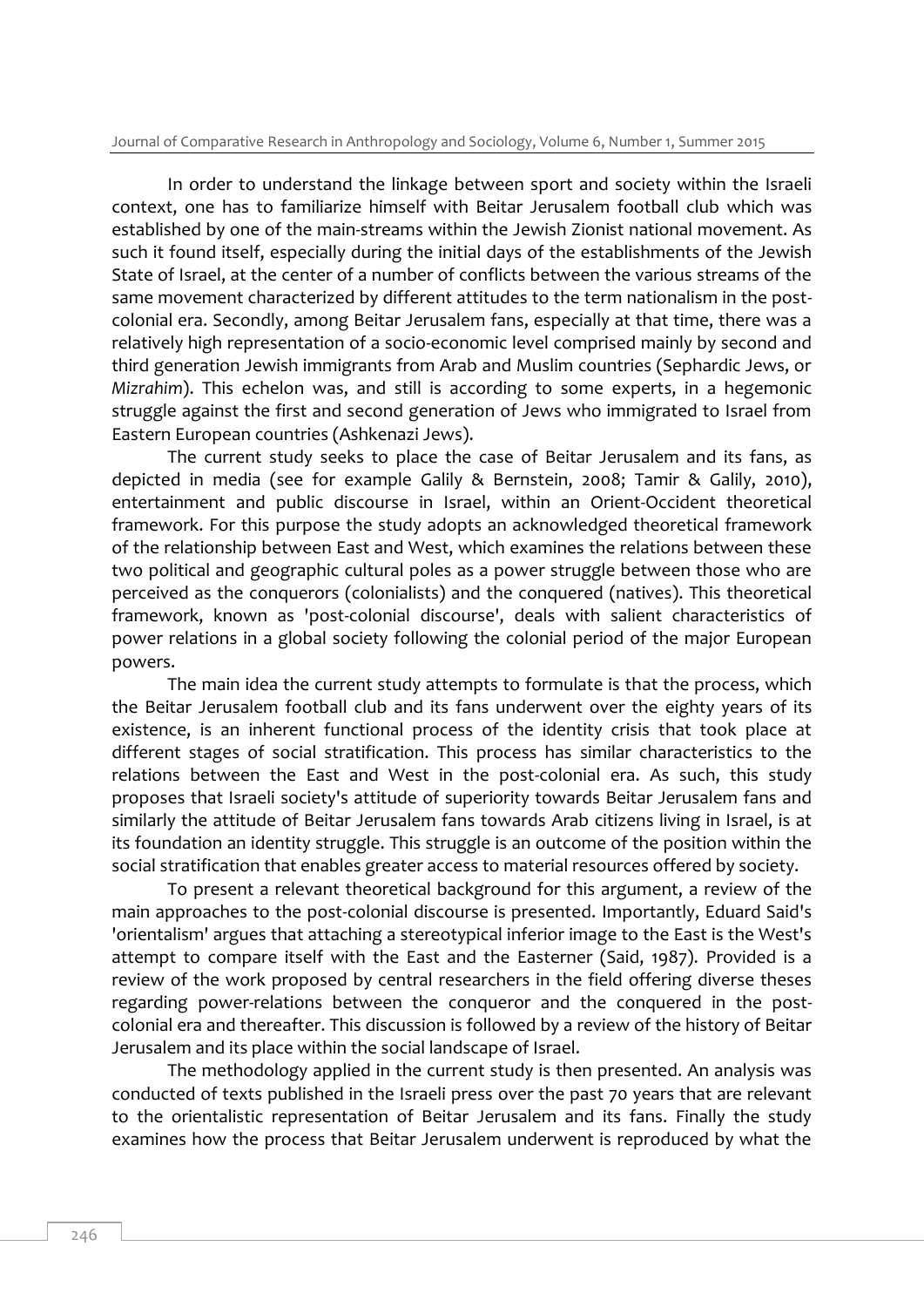authors call 'the next generation of the labeling process' and is expressed similarly by Beitar fans' attitude towards non-Israeli Arabs.

## **Post-Colonialism – Central ideas in the discourse**

With the disintegration of the control of European super powers' control over historic colonies in Asia and Africa during the middle of the last century, a discussion in the social sciences evolved regarding the new relationship that was formed between the East and West. This discussion was named 'post-colonial discourse' or 'post-colonialism'.

The central basis of post-colonial discourse is that although the military and political colonialism may have ended, colonialism, as a power position or world perception is still alive and kicking. Post-colonial discourse contends that the West has transferred its control by means of tanks and local commissioners, in order to establish its superiority over the East by the more sophisticated means of founding an ethical, cultural and moral dichotomy between 'us' and 'them' (Rimon-Or, 2003).

In 1978, Eduard Said, the American literature researcher of Palestinian origin, first coined the term 'orientalism', which has since served as the basis for discourse in the field. Said proposed that orientalism is a thinking style based on an ontological and epistemological distinction between East and West. According to Said, the 'orient' is an invention of the European, who perceives it as a place of romance, memories, beautiful scenery and mystical experiences. The orientalist, a researcher of the East, is not interested in objective reality as it exists in the East, but rather in making his or hers ideas, findings and reports fit within the orientalist image which he or she wishes to preserve. Said sharply attacks Western culture agents such as Beckford, Byron, Goethe and Hugo for reorganizing the East through their art, by turning its colors, lights and people into the images, representations and motives imposed thereupon.

To prove his claim, Said borrows the 'ruling discourse' paradigm first presented by Michel Foucault in *Madness and Civilization* (Foucault, 1961). In this seminal work, Foucault deconstructs psychiatric discourse and the label imposed on the mentally ill by the diverging system of images, assumptions and prejudgments. According to Foucault these are intended to ensure political power in the hands of psychiatrists over a growing population of the 'ill'. Similarly, Said demonstrated that by cutting into the West's canonical writings with a surgeon's knife, Western literature overflows with images that depict Easterners as 'sensual', 'physical', 'dirty', 'lazy', 'emotional', 'traditional', and 'corrupt'. They 'admire power', ' grovel before power', and have 'inferior political, artistic, and spiritual culture'. This is in contrast to the rational Westerners who are allegedly doing Easterners a favor by providing them with Western manners, medicine and education as well as cultural, artistic and literary values.

According to Said, intellects, academicians and a long line of 'imperialist administrators' have accepted this basic distinction between East and West as a foundation for basic scientific theories which formulate their political policies. Said sees orientalism as a Western style for governing the East, to reorganize it and establish its authority over it. According to him, it is a systematic development by which European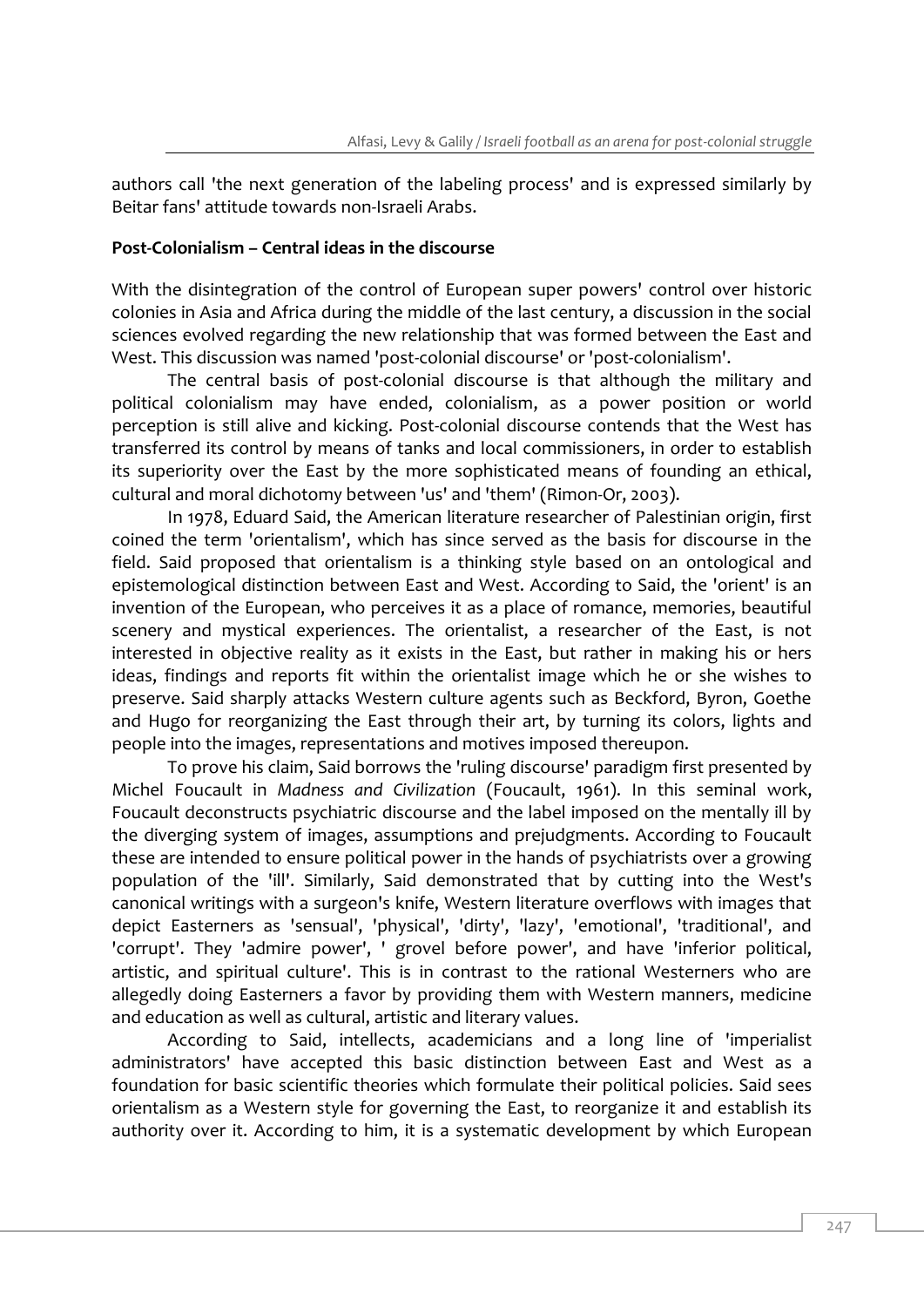culture has succeeded in managing and even creating an East in scientific, ideological, military, sociological, political, and even imaginary terms in the period following the Enlightenment.

In addition, influenced by psychoanalytic discourse, Said argues that the East is one of Europe's deepest images of the 'other' which helped define the continent, and later the entire West as its complete contrast in image, idea, personality and experience. Thus, to date the outcome of geographic, cultural and historic entities defined as 'orient' as opposed to 'occident' materialize as the two entities support and reflect one another. Thus, by contrasting itself against the orient and using it as a type of substitute for the self, even as a type of underground self - European culture has accumulated power and identity. 'Europe' has turned into a collective term which transcends its geographic meaning and is identified with culture and an identity superior to all non-European peoples and cultures.

#### **Power relations and labeling processes in Jewish society**

In post-colonial discourse, the claim that the Zionist-Jewish national movement drew its economic, social and cultural inspiration from Western culture has been established (Galily, 2003; Harif and Galily, 2003; Mizrahi *et al*., 2008; Kaufman and Galily, 2009; Tamir and Galily, 2010). According to Kazum (1999), the roots of this position are planted in an era when Jews lived as distinct communities fighting for their political rights in Eastern Europe. Kazum proposes the view of Jewish history as a series of orientalization processes – periods during which one group serves as an East/West dichotomy in order to present another group as appearing inferior.

According to Kazum, three characteristics of Jewish reactions in Europe indicate that Jews internalized a labeled identity. First, Jews accepted the notion that something within them was faulty. Second, they believed that similarity to Christians meant progress. Third, they believed that Eastern European Christians were the appropriate authority to judge the extent of their progress. Consequently, Kazum argues, all of the following phenomena - development of ethnic inequality between Jews from Arab countries and those from European countries in Israel, the relations between Arabs and Jews, the chasm between Orthodox and secular Jews, and even the image of the feminist movement in Israel – when examined together as a whole can be translated into the extension of the same historic pattern of Orientalization and Westernization.

The first buds of labeling processes in Jewish society in Europe were discovered with the awakening of the Enlightenment in Western Europe at the end of the 18<sup>th</sup> century, when French and German Christians granted Jews full economic and social inclusion. In return Jews were required to prove that they were worthy of equal rights by dispensing with their 'backward' tradition, dismantling their isolated community network, and altering their approach towards modernity. Jews accepted this pact and initiated transformation projects designed to make Jewish life fit into the Christian ideal. By adopting the Christian's negative image of Jewish communities, voices among these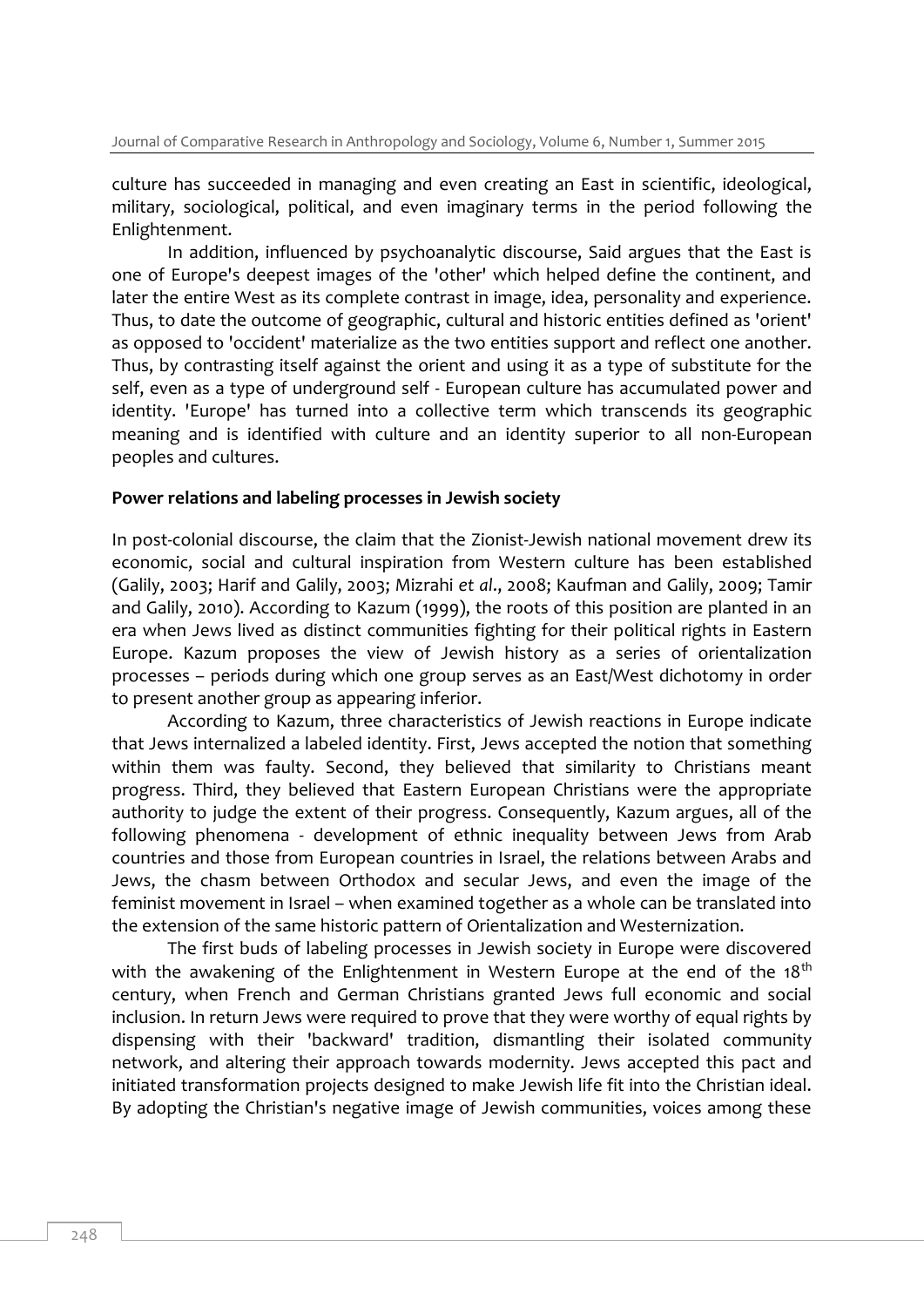communities began to be heard calling to put an end to isolationism and community activity and favor the destruction of Jewish particularism and independence.

In the next stage, German Jewish intellectuals and those who adopted the German Enlightenment project asked to differentiate themselves from Eastern European Jews (especially from Russia and Poland) or the *Ostjuden*. They began writing a series of novels in Yiddish with the aim of presenting them to Eastern European Jews as the 'atrophied and retarded' nature of their culture. Jews and non-Jews, anti-Semites and philo-Semites, all agreed about the faults that characterized the *Ostjuden*, and gave exaggerated descriptions of the contaminated, chaotic and culture-less ghetto, with its winding order-less streets.

At the same time that labeling processes in Jewish society in Europe were taking place, a similar process of identity construction and distinction between Jews of North Africa and Islamist countries was taking place. Descriptions that educated Jews from Western Europe used to designate the inferiority of North African Jews were almost identical to those used to describe the *Ostjuden*. "There is a need to fight against the bad habits characterizing more or less the majority of the Eastern population: selfishness, pride, large ego, lack of original thinking, blind respect to wealth and power, violent and indistinctive emotions". 4

Jews from Arab countries listened and internalized the message until eventually many of them learned to see themselves through the eyes of those who 'Easternized' them. They themselves began to treat Arab children negatively in order to feel confident of the change they underwent. "The thinking of the Arab is slow-witted; his religion and tradition turn him into a creature of habits and ideas hardly capable of change. The Jew, in contrast, who has just disengaged from the chains which made him exiled for generations, has suddenly soared and today he is a free man capable of keeping up with European rhythm in his dress, customs, and development of thought." 5

## **The Zionist Movement's identity construction of Israeli society**

In many ways Zionism was a closer step towards Europe, a kind of last call asking for inclusion within the arms of the European people. When Theodor Herzl, father of the Zionist movement, declared that a Jewish state would be part of Europe's blockade battery against Asia, a military base for civilization, he tried to place the Jews in the European axis of the fence, on the Western side of the East/West dichotomy. Similarly, David Ben-Gurion, the first prime minister of the State of Israel, declared war on Levantism and was worried that the "Israelis would become Arabs." Abba Eban, a prominent Zionist activist who following the establishment of the Jewish state, became its first U.N. ambassador, claimed "The aim should be to revive Western spirit among the Sephardic Jews, instead of allowing them to drag us into unnatural orientalization". 6

<sup>4</sup> General regulations given to Alliance school teachers in Africa. From the 'Alliance' Archives, cited by Rodrigue (1993)

<sup>5</sup> From the 'Alliance' Archives, cited by Rodrigue (1993)

<sup>6</sup> See for example Shohat (1988)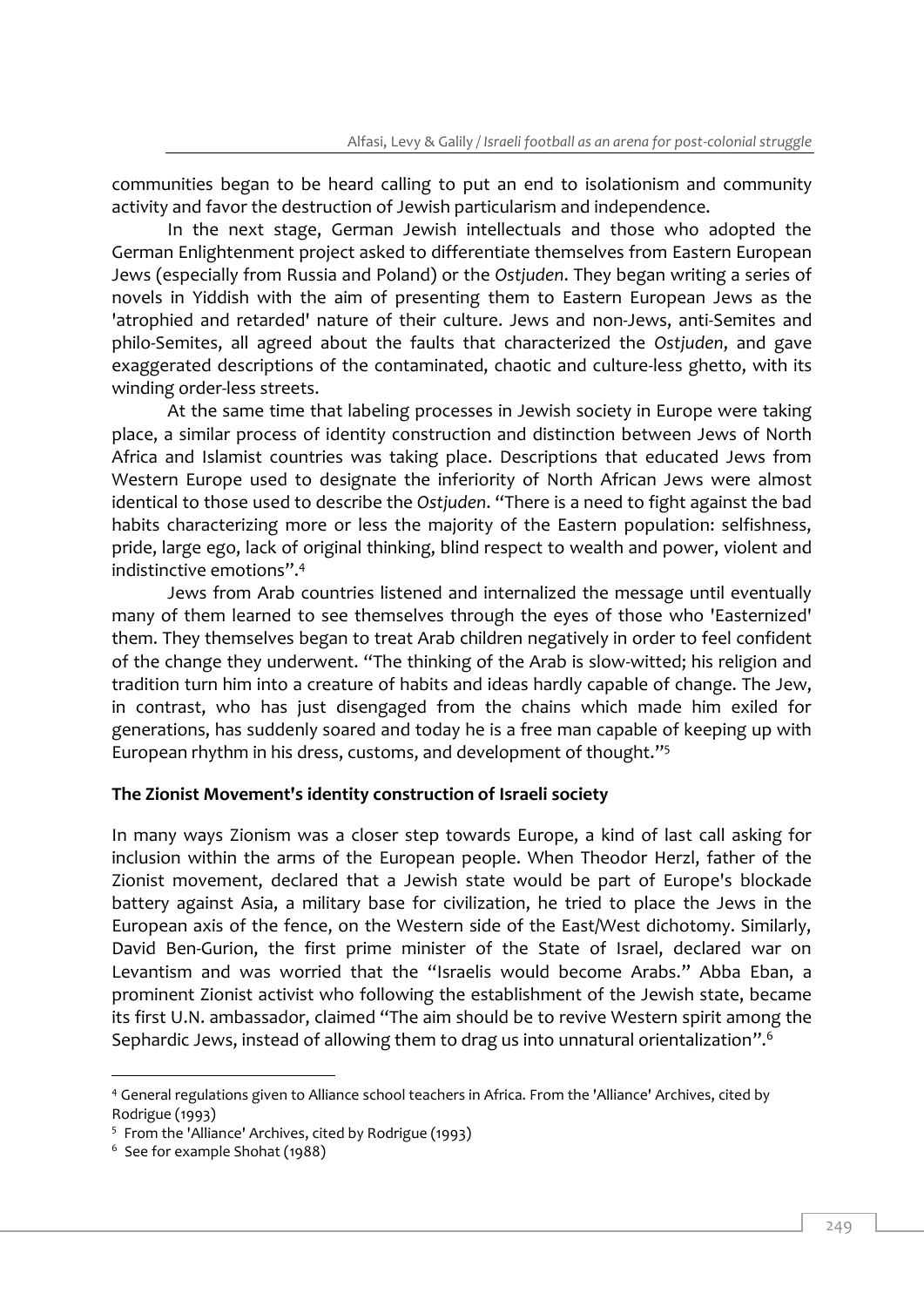The Zionist-Jewish national movement in fact struggled with a basic tension: It returned the Jews of the East in order to westernize them. It supported Jewish life and celebrated its uniqueness, yet, as a worldview; it continued to regard tradition as the opposite of modernity. Shohat (1988, 2001) claims that according to the Israeli elite's dominating discourse, European Zionism liberated immigrants from Middle Eastern countries where they lived in primitive conditions of poverty and superstition, and led them to a modern Western society characterized by tolerance, democracy and humanistic values. Immigrants to Israel from the Arab and Muslim East allegedly recognized these values only 'vaguely', due to the 'Levantine environment' they came from.

Jewish immigrants who came to Israel from Europe used the East/West dichotomy to produce images of Jews from Eastern countries as 'inhabitants of a strange and archaic world' and as 'incapable of managing in a modern industrialized society or contribute to its design and growth.' These are in contrast with the self-images of Jews of European origin: Western, modern, educated, intellectual, Zionists with the correct knowledge necessary for managing the new state. They emphasized the culture gaps between them and the immigrants from Eastern countries, while at the same time included them as part of the new society being constructed in Israel. According to this double standard, Jews who arrived from Arab and Muslim countries were not 'Western' enough, but their brothers who arrived from Europe would 'teach' them how to become as such.

The aim of immigrants from Eastern Europe was to secure for themselves advantageous opportunities in this developing society. The identity construction of immigrants from Arab and Muslim countries as primitive and uneducated was evidently related to the concept that they needed 'less' – less income, fewer benefits, and less attention to their living conditions. Compared to their friends from Eastern Europe, Jews who arrived from Arab countries were an outsider group arousing caution. They were dark-skinned, continued to cling to their traditions, and their languages were characterized by guttural sounds which Yiddish and Anglo-Saxon speakers had difficulty pronouncing.

The Jews who immigrated to Israel from Arab countries came as refugees - their possessions and properties taken from them, in a state of confusion, and incredible disappointment. Those educated among them invested great efforts to westernize them in an attempt to emphasize the social gap between them and the Arabs amongst whom they had lived before their immigration to Israel. This led to a state in which these immigrants leaders not only believed their construction as 'oriental' Jews, hence also accepting the belief that orientalism was a legitimate reason for their inferior social status.

Still, it was not only the Jews who came from Arab countries who were exposed to labeling processes and identity construction of inferiority by the ruling elite in the country. With the political and economic establishment of the young state and the military annexation of territories conquered during the Liberation War and the Six Day Way, an additional labeling process began – that of the Arab-Israelis and/or Palestinians.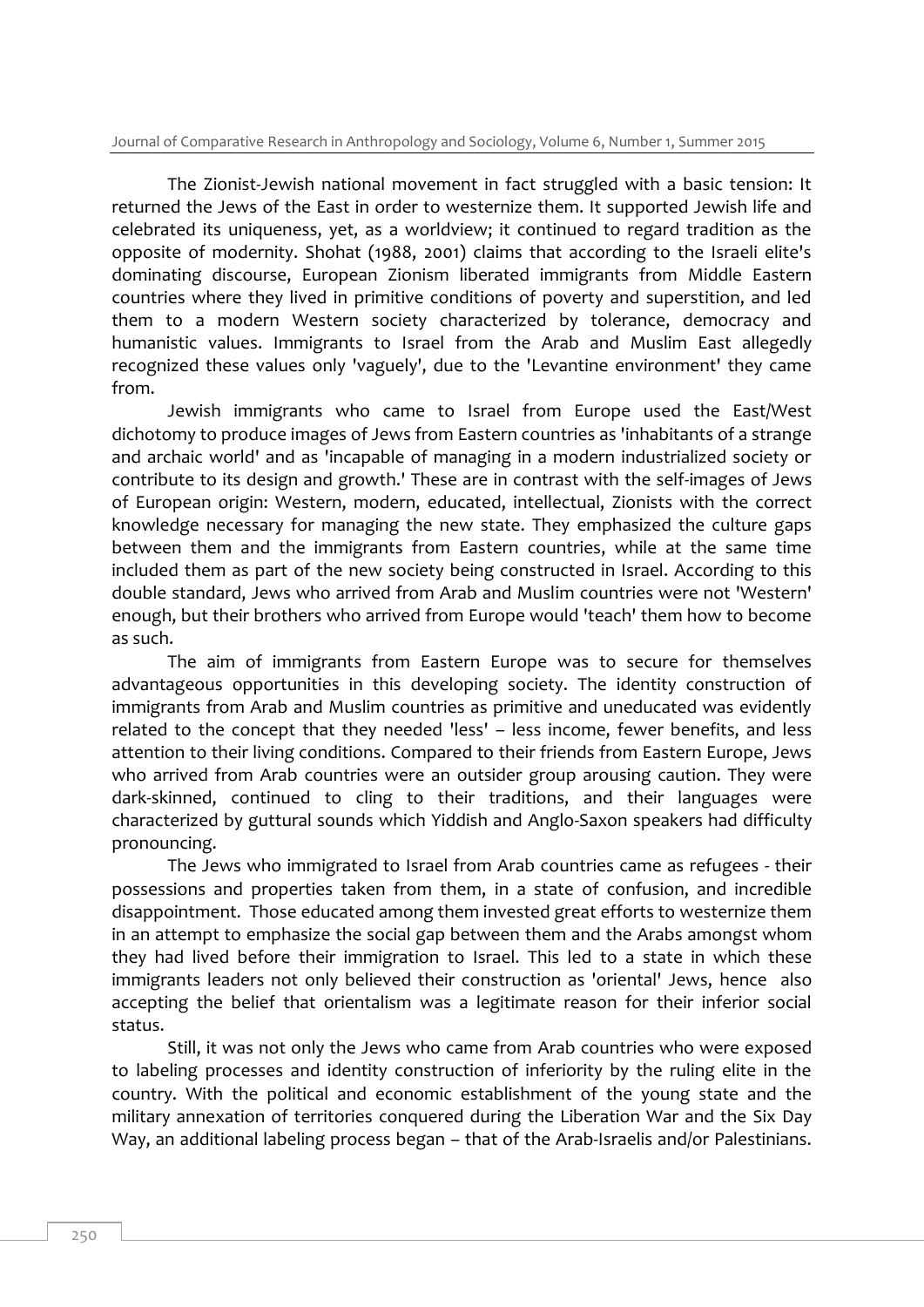Social scientists, journalists and the wide public often regard the undemocratic political structure, lagging economy, traditional society, and treatment of women and government mechanisms as ineffective in Arab society within the framework placing Israel as the most Western society in the region.

Here again, history repeats itself: Jews of both European and Eastern, origins, constructed the identity of Jews from Arab countries as only temporarily Eastern, and as Western in comparison to Arabs. As in the case of European Jews' orientalizing Arab Jews, orientalizing the Arabs was also aimed at reaching political and material gains, in this case, in the international relations arena. Thus, for example, Israel depicts international support as a clearly Western interest since Israel, at least until current democratization processes mature in the Arab world, is the only stable democracy in the region.

## **Identity struggles in Israeli football**

The sports movement 'Beitar' arose from the management struggle between the revisionist stream and the dominant socialist stream that established the Zionist-Jewish national movement. Mapai, the labor movement which represented the same stream, won the elections for the Zionist Congress that took place in 1935. In reaction, the revisionist movement led by Ze'ev Jabotinsky decided to secede from the general Zionist movement and to establish a 'New Zionist Association'. As a result of this act, the process of founding separate revisionist movement institutions accelerated in a number of areas of life: the labor association, health maintenance organization and work departments. In addition, an independent military organization (Etzel) was established, as well as a separate sports union within the framework of the revisionist youth movement, Beitar.

Beitar Jerusalem's football club was established in 1936. The Beitar Jerusalem branch was a small branch and its football team did not reach any major achievements on the football field during the British Mandate prior to the establishment of the State of Israel.

The first significant competition in which the Beitar Jerusalem football team participated took place at the 'Jerusalem Cup' games I 1944. Beitar noted its first major achievement when it won against a team of British soldiers, 'Al-Almain', with a score of 3:0. During the first years following the establishment of the State of Israel, the team played in the second league and was not a candidate for the first league. Significant games at those times were conducted against its municipal rival, Hapo'el Jerusalem, which represented the socialist stream and the general labor union, 'The Histadrut'. Naturally, the main interest was derived not from sportive competition, but rather from political class struggles between the representatives of the rival camps (Ben-Porat, 2001).

The first municipal derby took place on November 15, 1947. Three thousand fans attended the game on Hapo'el's field in Jerusalem and witnessed Beitar defeat Hapo'el with a score of 3:1. The significance of the victory for Beitar fans transcended sports limits and the chants 'mourning in the Histadrut' echoed throughout the city at the end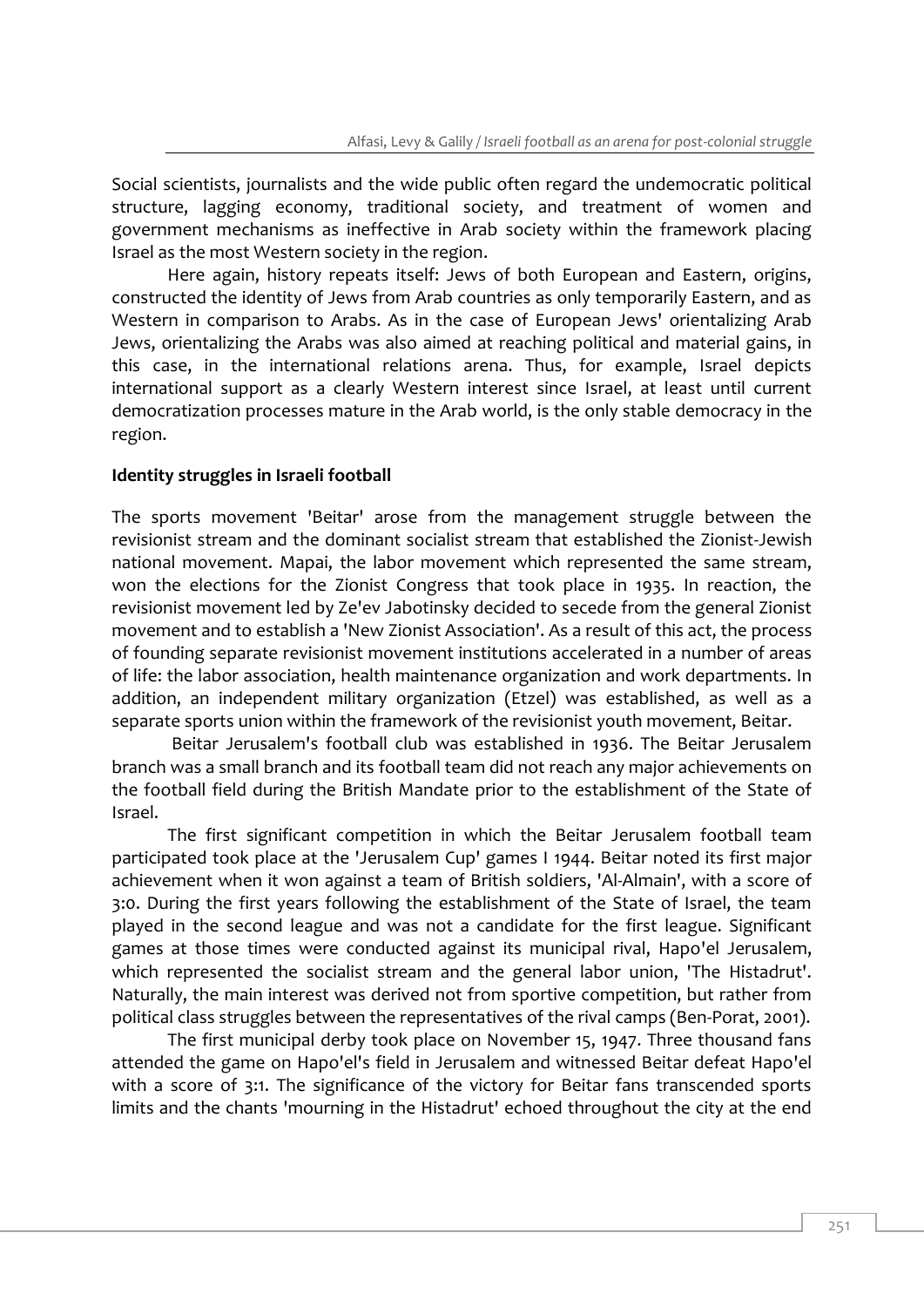of that night, emphasizing the fact that victory on the football field symbolized a much broader victory, both politically and socially.

 These chants in effect gave expression to the Beitar fans' frustration about the alienating attitude the movement's teams received from the sports institution for their political identification with the revisionist movement – "Hapo'el" institutions banned Beitar as far back as the British Mandate, a ban that lasted even after the establishment of the state and included a sweeping prohibition of conducting sportive encounters with teams from the Beitar center. This ban outraged Beitar's leaders who called for state intervention with an 'absurd ban against the civil constitution, especially in light of the fact that Hapo'el teams, while banning Jewish teams, play against teams of Arab and British murderers." 7

Despite long-lasting protests, this biased attitude towards teams and players belonging to the Beitar movement persisted. For example, in 1956, in preparation for the national football team's journey to a series of games in the United States and the Soviet Union, the English trainer Jack Gibbons, did not choose any Beitar players, due to what was suspected as orders from above. In response, the Liberty movement, a political party which represented the revisionist stream, demanded the separation of the position of the coach from the position of putting together the national team. It thereby proposed assigning an officer with the rank of a colonel as responsible for assembling the team. The proposal suited the perception that representation of a team on the sports field was practically an act of war in the name of the nation, and thus "Beitar players are fighters who will protect in splendor the honor of our state."

The hostile attitude towards Beitar by representatives of the political parties in the various sport associations can also be understood in light of the Herut (Liberty) party's internal politics. This party represented the revisionist stream in the Israeli parliament, the Knesset, in the early 1950s. The party was active as a liberal government party in accordance with accepted democratic rules until 1952, when it turned to an antiestablishment pattern of activity which better suited its oppositionist past and selfimage. This choice of strategy turned Herut into a party that centralized the sense of discrimination and bitterness towards the establishment, and identified with the socialist stream. "Our role is one – to put down the pipes through which the people's rage will pass".<sup>8</sup> In order to recruit immigrants, Herut turned to activity in developments and neighbourhoods by means of sports in general, and football in particular. The Beitar center became vigorously active in founding tens of new teams across Israel, with an emphasis on the quantity of participants rather than quality of the athletic activity.

Towards the end of the 1950s and the beginning of the 1960s the revisionist movement gradually began to come out of its forced isolation. The process was much accelerated after Levi Eshkol became prime minister in 1963 and Herut became a legitimate movement, even in the eyes of the socialist parties. The legitimacy process

 $7$  From an editorial published in those days in the "Sports Newspaper of the National Movement", the sports journal of the revisionist movement

<sup>8</sup> Reznik (2002)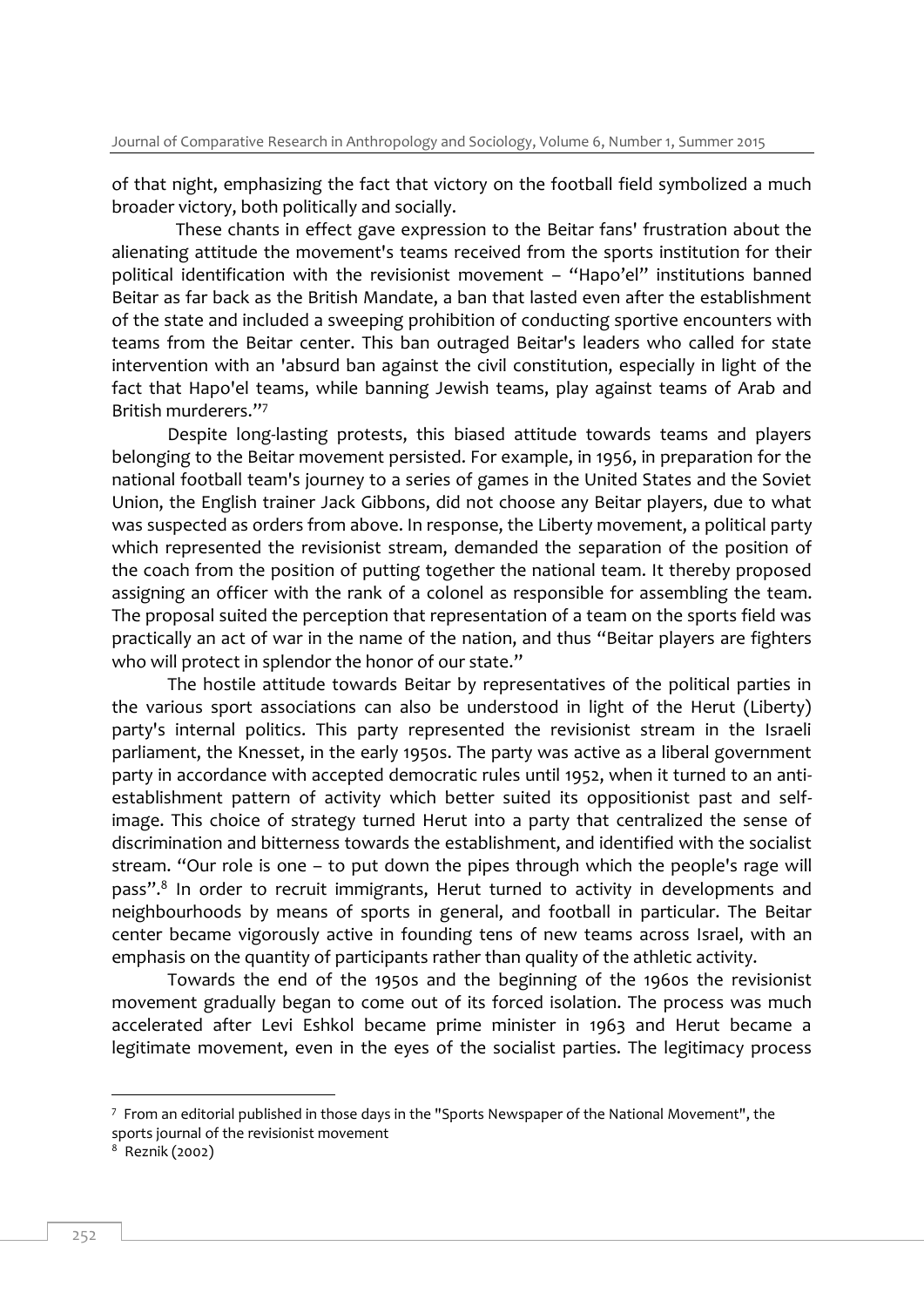was completed, in fact, when Herut, headed by Menachem Begin, joined the first national unity government on the eve of the Six Day War. This process had considerable influence on Beitar's fate, since now the sports association was identified with a legitimate political party. At the same time, at the end of the war, Beitar returned to the first league for the second time in its history.

The synchronization between Beitar's achievements on the field and Herut's accomplishments in the political arena have continued in the upcoming decades. In May 1976 Beitar noted its first real achievement in the national arena when it won the national cup for the first time. In these finals, which took place in the Ramat-Gan national stadium, Beitar defeated Maccabi Tel-Aviv with a score of 2:1. A year later Herut, headed by Menachem Begin, won the general elections for prime minster for the first time. For the next 30 years, Beitar on the football field and the Likud party (the political force that inherited Herut) in the political field became dominant factors in Israeli reality. During those years Beitar won six championships and seven national cups, and established its status as one of the most important teams in Israeli football. Beitar's fans today are dispersed throughout the country. A survey conducted by the Israeli Football Association towards the end of the last decade found that Beitar Jerusalem had the largest number of fans in the country. Today Beitar fans include all social strata - developments, kibbutzim and even Druze and Arab villages.

Reznik (2002) raises the question of how it is possible that a team identified politically with the 'separatists', whose fans initially had local and neighborhood characteristics in Jerusalem, became the most popular team in the country. This is despite the fact that in contrast to such teams as the Maccabi Tel-Aviv basketball team, which has won the Europe Cup a number of times and was considered a source of national pride, Beitar has been unable to reach any achievements that would bring honor to the nation in the international arena.

According to Reznik (2002), the key to understanding this phenomenon lies in the Israeli socio-political arena and the achievements that were made during those years. Likud's victory in the 1977 elections became a turning point for Beitar Jerusalem and its fans. The separatists became those who 'separate' and who positioned themselves as the new establishment. The Likud became an object of identification not only for former Herut members or revisionist movement alumni, but also for many second-generation immigrants who came to Israel in the 1950s from Arab and Muslim countries. In general, anyone who felt that their parents or themselves were deprived or discriminated against by the establishment in those days joined the Likud party. The same coalition that led the Likud to win the 1977 elections was a central component among new Beitar fans. The equation that was advertised during the 1996 election campaign, "Binyamin Netanyahu<sup>9</sup> for Prime minister - Beitar the Champion," expressed this well and emphasized the identity between the Likud and Beitar even more. Being a Beitar fan was the way to express, on a daily basis, identification with Likud's principles and abhorrence towards

<sup>9</sup> Head of the Likud party and the party's candidate for Prime-Minister in the 1996 general elections.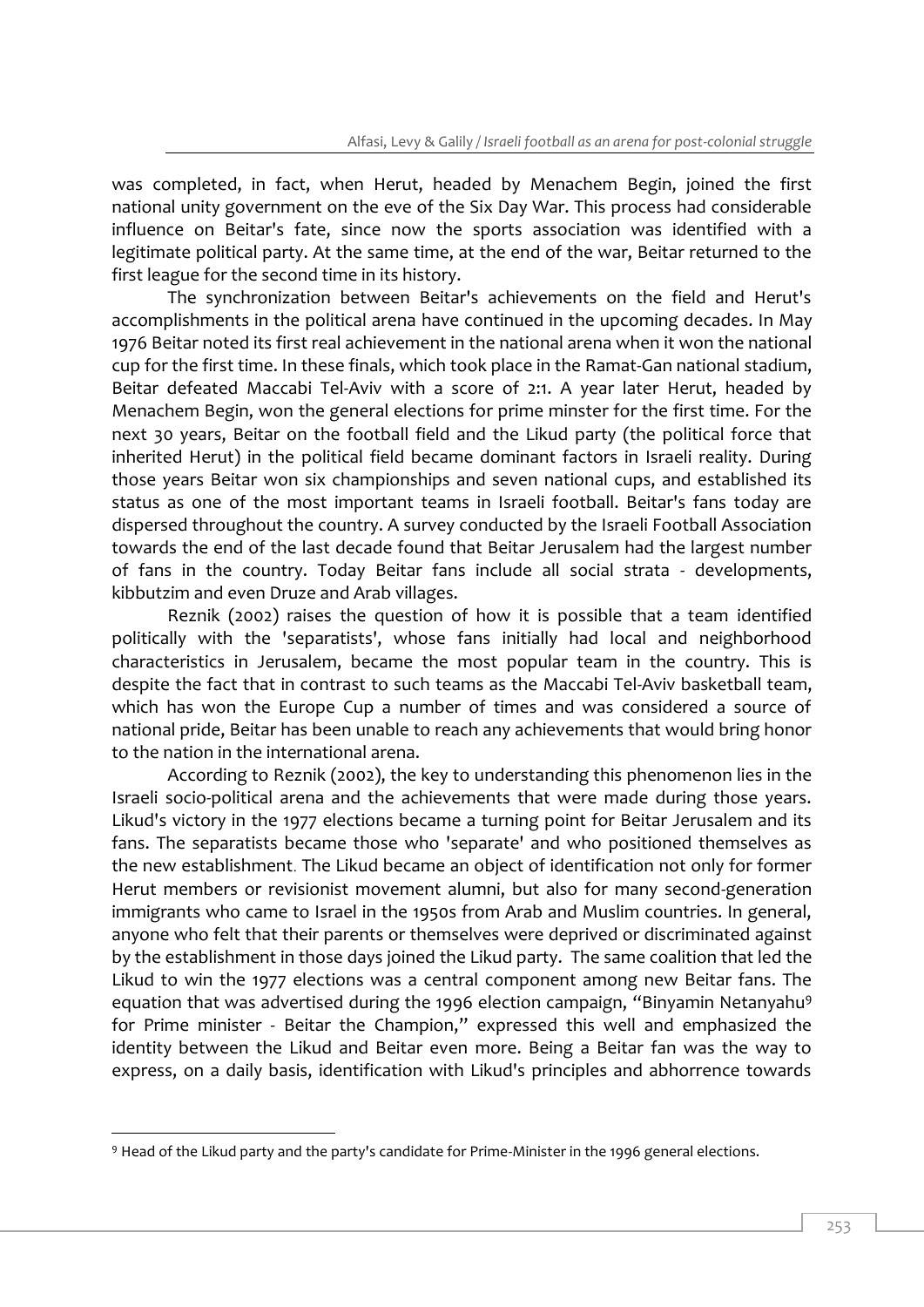the old establishment, which according to them was responsible for discriminatory policies.

#### **Images of Beitar Jerusalem and its fans**

In order to examine how the special ties between Beitar Jerusalem and the peripheral groups influenced Israeli society on constructing the identity of Beitar, it is only appropriate to begin with an examination of a sketch performed by the most famous comedy group in Israel, HaGashash HaChiver, during the 1970s, called 'Offside Story'<sup>10</sup>. Although it is a satire, the sketch's position within the cultural cannon of Israeli humor, especially due to the fact that the most dominant cultural agents in the country's history performed it, is an indication of its significance.

The sketch presents a courthouse scene where a Beitar Jerusalem fan is standing trial for attacking a football referee during a team game. While the accused is presented with the stereotypical background of a 'Levantine hoodlum', it is the image of the court judge which is especially curious. The development of the sketch reflects the development of the 'new *Mizrahi'*, the one who successfully completed the Westernization process ("I know what one asks and what one answers, that's why I studied for 10 years at the televised university"). However, despite the fact that he has allegedly crossed the class Rubicon, it is still insinuated that several *Mizrahi* remnants have survived, by example, the over significance he awards to the issue of 'respect' – the judge turns to the accused no less than five times with the demand, "you will give me the respect I deserve!"

A twist in the plot occurs at the end of the sketch when the judge decides to acquit the Beitar fan. The judge explains to the stunned football referee, who arbitrated the game and was allegedly attacked by the accused, that his acquittal is justified in light of the fact that "Charnocha" was not offside." <sup>11</sup> The sketch comes to an end when to his disbelief, the referee Mr. Penaltywitz, recognizes the court judge as one of the figures sitting in the Beitar bleachers. The sketch thus ends with a picture of the two fans, the judge and the accused, singing together the well-known Beitar Jerusalem chant.

This final scene demonstrates the great fear of Mr. Penaltywitz – the name testifies to his European descent – and his friends of European descent that those of Eastern descent will take over key positions in the country and its management according to a logic that is strange and foreign to them. Homi K. Bhabha (1994) coined this a 'mimicry process' whereby the oppressed mimic the oppressor for the purpose of strengthening control over the hegemonic mechanism, while at the same time threatening it: from the moment the conquered adopts behavior patterns of the conqueror, they may be used as pawns in the hands of the conquered to undermine the conqueror.

Not only in satire, but in the public media and discourse in Israel, as well the narrative of the Beitar Jerusalem fan is usually depicted as right wing, traditional-

<sup>&</sup>lt;sup>10</sup> Hagashash Hachiver, 'Offside Story', written by Efraim Kishon and directed by Yossi Banai, 1974

<sup>11</sup> Shimon Charnocha was one of the most famous of Beitar's players during the 1960s and 1970s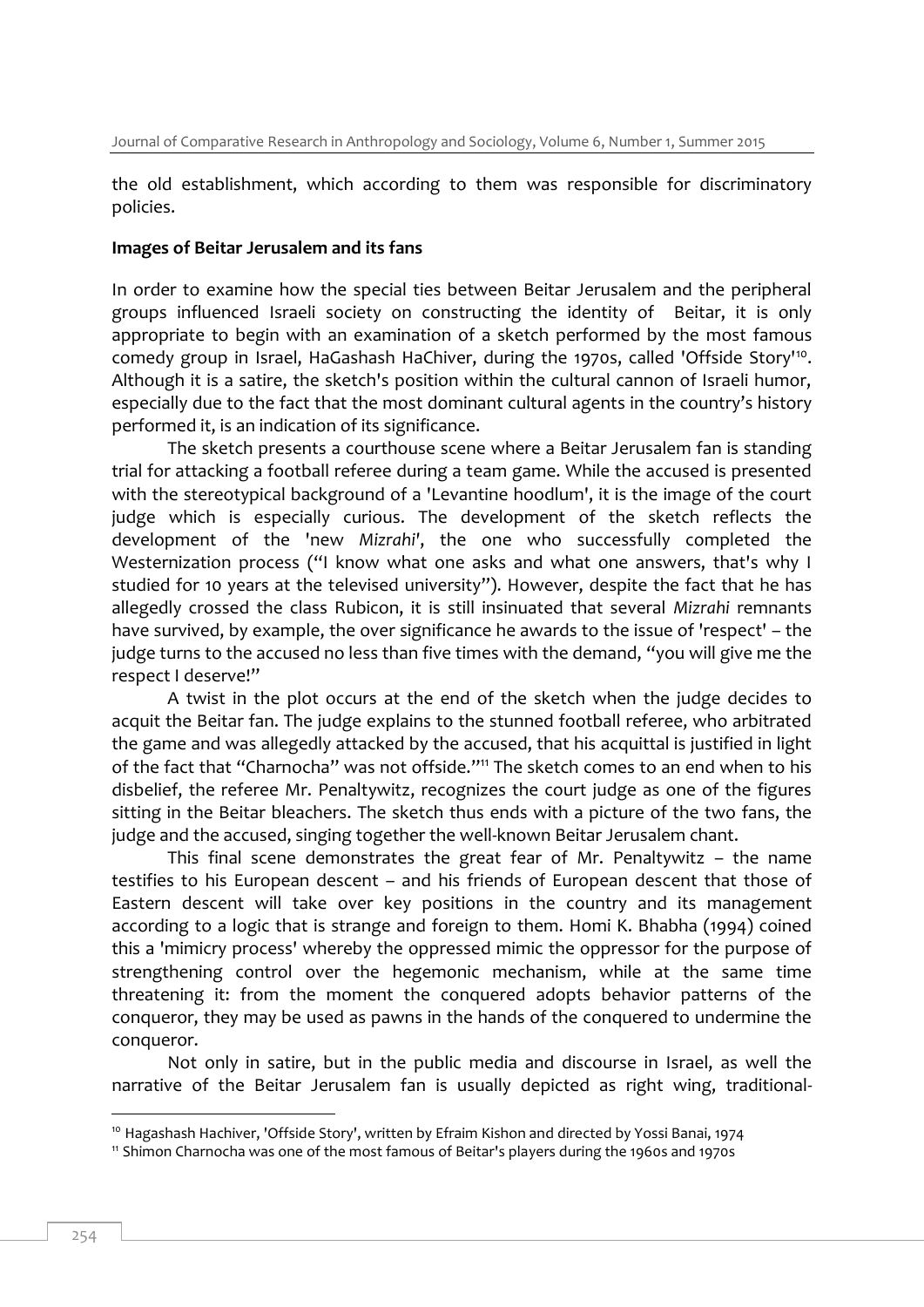religious, uneducated and unprofessional. When a journalist or TV writer asks to "examine the atmosphere among Beitar fans" on the eve of an important game, he goes to the food market and not, for example, to the coffee shops in the modern areas of recreation in the city.

As far back as the early 1950s Beitar fans were presented in orientalist colors. Thus, for example, a journalist from Tel-Aviv describes the 'experience' he underwent the first time he came to a Beitar Jerusalem game: "A few Beitar fans were sitting next to me. I looked at them and couldn't believe what I saw – how they were dressed!" 12

In June, 1974 Beitar Jerusalem played in the half-finals of the national cup against a home team in the Petach-Tikva municipal stadium. After a 1:1 tie at the end of 90 minutes, the game went into overtime with the team from Petach-Tikva at an advantage, but the game was never concluded. A few minutes before the end of the overtime, Beitar fans burst into the field and began a free-for-all before the incredulous and helpless eyes of the guards trained to maintain order in the stadium.

The events were described the following day in the main sports paper of those days, *Sports News*, thus: "acts of hooliganism and violence at the most shameful and despicable level; Levantine football is the inheritance of backward nations and frameworks which we abhor and some of which are found in our very region and neighborhoods; now we can no longer say that this is the case, because it has happened here and we don't consider ourselves like them." <sup>13</sup> In another article from the same edition, Beitar fans are described as a "group of cannibals who purged their blood-thirsty urges." 14

The game in Petach-Tikva was a seminal event in shaping the image of Beitar fans. The image formed of the team's fans that afternoon would continue to follow them for many years. Thus, for example, on the week that Beitar first won the championship of the 1986/7 season, the editorial of the daily *Maariv Sport*, titled "Championship in Bad Taste" published the following: "memories I've tried to discard with the years, watering pipes as bludgeoning clubs, burned nets, threats against players and coaches, all local products by people known as Beitar Jerusalem fans; for years I've carried the trauma of hundreds of Beitar fans chasing Petach-Tikva fans with hateful eyes; a few years later, barbarity is celebrated in the Bloomfield Stadium, a mob lit the field and goal nets on fire – a real pogrom." <sup>15</sup> This illustrates that its achievements on the sports field had not changed the infamous image of the team and its fans: "There's no need to envy a team with such fans, because when the machine stops working and victories are not won in succession, part of this group is capable of losing its head." 16

On the eve of the 1997/8 final games, Beitar Jerusalem reached the top of the league chart - at a one-point lead over the team in second place- its mythological rival Hapo'el Tel-Aviv. The game board determined that on that Saturday, Beitar Jerusalem

<sup>&</sup>lt;sup>12</sup> Published in the magazine, Sport for the People, February 1954.

<sup>13</sup> Yizhar Brener, Sports News, June 9, 1974

<sup>&</sup>lt;sup>14</sup> Abraham Finkelstein, Sports News, June 9, 1974

<sup>15</sup> Avi Betelheim, Maariv Sport, April, 24, 1987

<sup>16</sup> Avi Betelheim, Ibid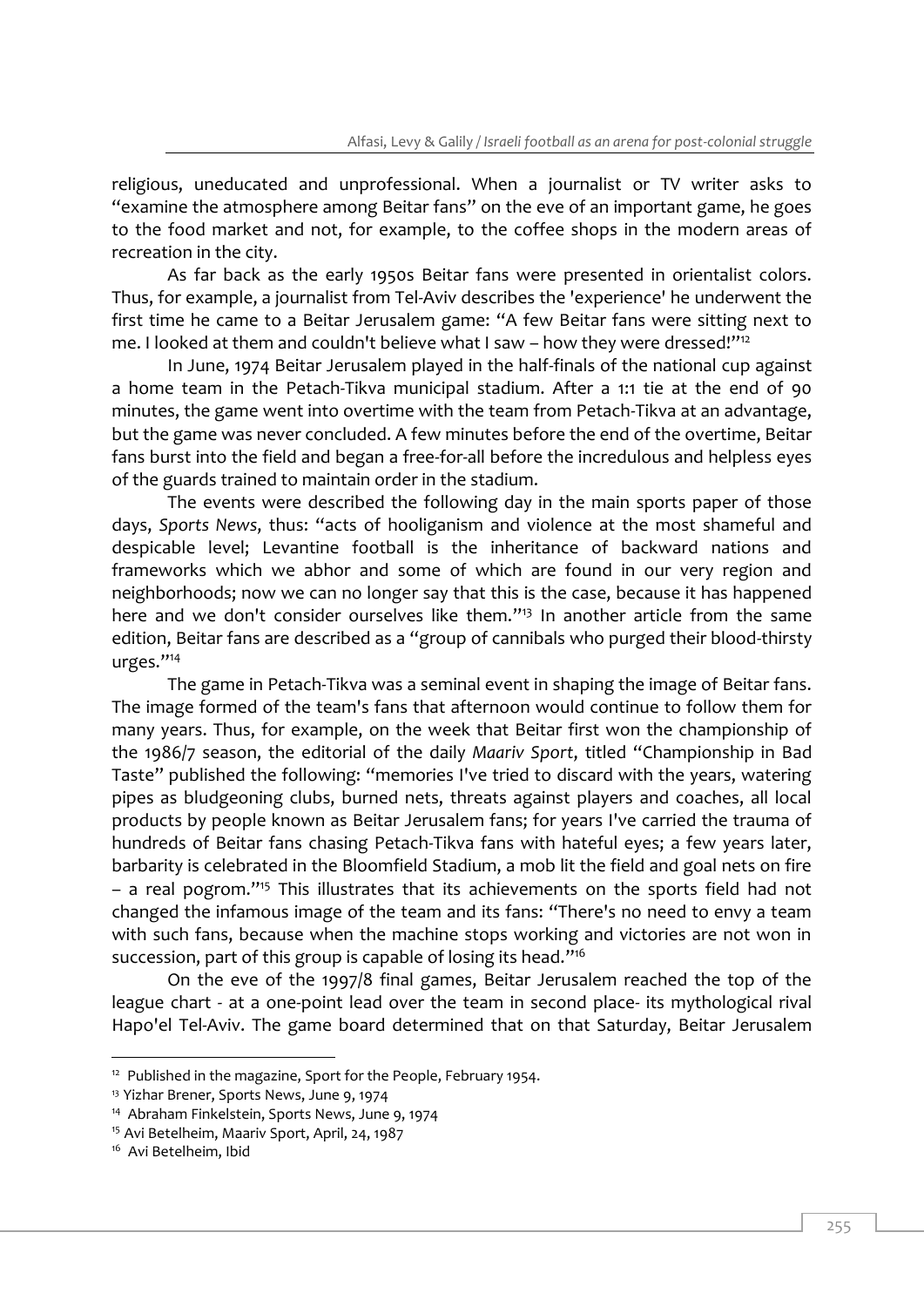would play a visitor's game against Hapo'el Beit Shean, while Hapo'el Tel-Aviv would host Hapo'el Petach-Tikva in a home game. Those fateful final minutes of the game against Hapo'el Beit-Shean were expected to create pandemonium that would transcend far beyond the sports field.

Beitar, which received a surprising tie goal towards the end of the game, attacked the Beit Shean goal with the aim of promising a victory in the final minutes. The Beit Shean team, which was informed that due to the results of their other games their place in the top league for another season was ensured, seemingly to stop making an effort on the field in the final minutes of the game. Thus, in the 90<sup>th</sup> minute, Beitar made the victory goal which granted it the championship title for that season! For Hapo'el fans this meant a conspiracy by Jerusalemites and the peripheral city municipality, whose aim was to prevent Hapo'el from winning the championship and to grant it to Beitar on the background of a 'fateful partnership' between the two camps.

Member of Parliament Yossi Sarid, of the leftist party Meretz, in a special emergency discussion conducted in the Parliament's Sports Committee that week, was quick to determine that "the game had no sportive value and a decisive game for the championship should be conducted between Beitar and Hapo'el so that we know that the championship was not won on accounts that are not of interest." <sup>17</sup> A colleague in his party, Dedi Zucker, claimed that "Beit Shean sold their souls", and an Arab Member of Parliament, Talab El-Sana, determined that "Beitar is a team belonging to the government of Israel<sup>18</sup> and that it was in the national interest that Beitar win the championship."

Politicians and the media tried to cast the blame on Beitar fans arguing that the terror they placed on Beit-Shean players caused them to deliberately lose the game. "Every time Beitar is about to lose, its fans threaten to burn the stadium," stated Haim Ramon, a member of the Labor party in that same discussion. "They warned me all week not to go to the game, they'll beat you up or maybe even kill you," <sup>19</sup> added a reporter in a special editorial of the daily, *Yedioth Aharonoth*. However, the police commander, who was the chief commander in the field during that game, determined that "at no stage were the Hapo'el Beit Shean players in danger." 20

In general, research data published over the years have not been able to support claims of violent tendencies or ignorance among Beitar Jerusalem fans. In a rigorous study conducted by Menachem et al. (1980) for the Wingate National Sport Institute in the early 1980s, it was found that "behavior problems among fans are divided almost equally among the different sports centers according to their relative number of teams in the leagues."

At the beginning of the third millennium, labeling processes of Beitar fans have been adjusted to the new reality in the social discourse. This adjustment has been

<sup>&</sup>lt;sup>17</sup> The quotations from the Parliament Sports Committee are cited as published in the Yedioth Aharonoth sports supplement, May 5, 1998

 $18$  In those days, the right-wing Likud party was in power, headed by Binyamin Netanyahu

<sup>19</sup> Aviad Fuhorils, Yedioth Aharonoth, May 2, 1998.

<sup>&</sup>lt;sup>20</sup> Published in the Yedioth Aharonoth sports supplement, May 5, 1998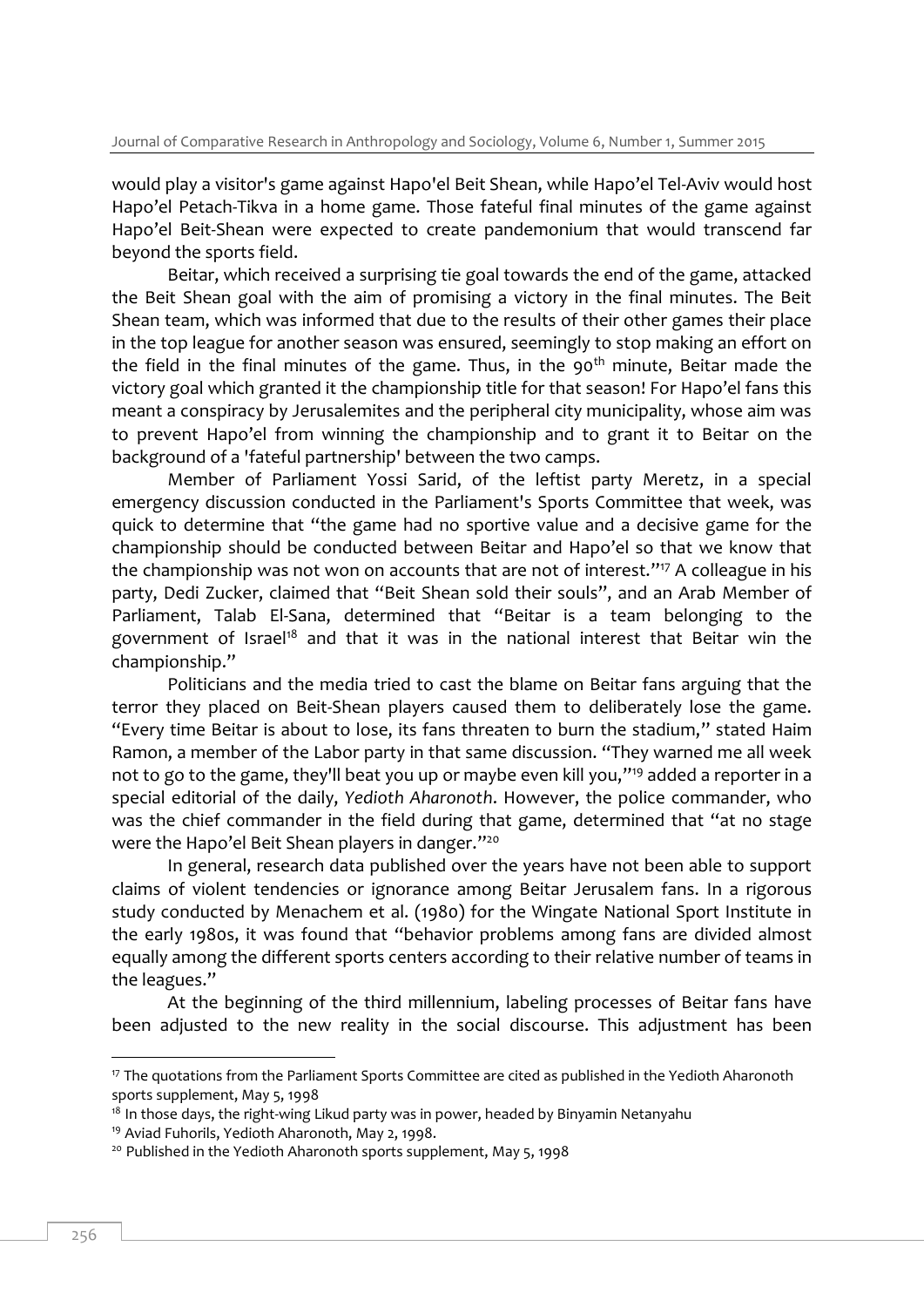dictated by concepts of political correctness. Now that it is no longer acceptable to use terms such as 'primitive', 'herd' and 'tribal' in association with the *Mizrahi*, labeling efforts have been redirected at constructing Beitar fans' identity as 'racist': "Sometimes there's the impression that calls 'death to the Arabs' disquiet the Israeli public much more than the actual death caused to Arabs by Israelis inside and outside of Israel." The image of the *Mizrahi* as a racist makes it possible to maintain Western superiority in the East/West dichotomy by presenting the West as more moral, humane and liberal in comparison to the 'racist' *Mizrahi*. The automatic identification of Beitar fans with the political right has only facilitated the process, and Beitar fans themselves cooperate with it by making nationalist and racial slurs towards Arab players and banning Arab players from joining their team.

## **Orientalization of Arab teams in the Israeli League**

In the last decade, we are witness to how Beitar Jerusalem fans who have experienced, as has been shown thus far in this discussion, an ongoing labeling process on ethnic and class grounds, are now managing a similar labeling process towards fans of teams representing settlements in the Arab sector. Memmi (1957) calls this process the 'tyrant pyramid', whereby anyone who suffers social oppression by someone with greater power will always find a third more inferior entity to lean upon and thus become a tyrant in turn.

Relations between Beitar Jerusalem and its fans and teams from the Arab sector have an intense politically charged background, as Beitar is politically identified with the Likud movement and the right wing in Israel (Ben Porat, 2008). Arab players who arrive to play in Jerusalem have often been received with hostility and political national slurs, such as 'death to the Arabs', 'this is the state of the Jews' and 'I swear there won't be any Arabs here'. However, in recent years a fascinating process has taken place where such slurs as 'death to the Arabs' have been replaced by slurs such as 'Fatima, clean here too' and 'Ahmad bring me hummus, French fries, and salad'. That is, Beitar fans, now second and third generation Jewish immigrants from Arab countries, no longer regard Arabs as a threat on a national level, but as a social-economic threat. The gradual but continuous entry of Arabs within the core of Israeli society puts *Mizrahim* in Israel to the test, as they are quick to position themselves as 'enlightened' and 'Western' in comparison to the 'backward natives'.

#### **Self-deception. How Beitar fans have internalized and have come to accept their label**

Rimon-Or (2003) claims that power relations are not necessarily colonialist relations. Ashkenazi Jews, for example, lived in ghettos and under harsh, inferior conditions, but colonial relationships did not develop between them and the Europeans. Such relations begin when people of the minority adopt the ruling culture's values, and thus they learn to see themselves as inferior and faulty in comparison to the dominant culture they admire and aspire to simulate.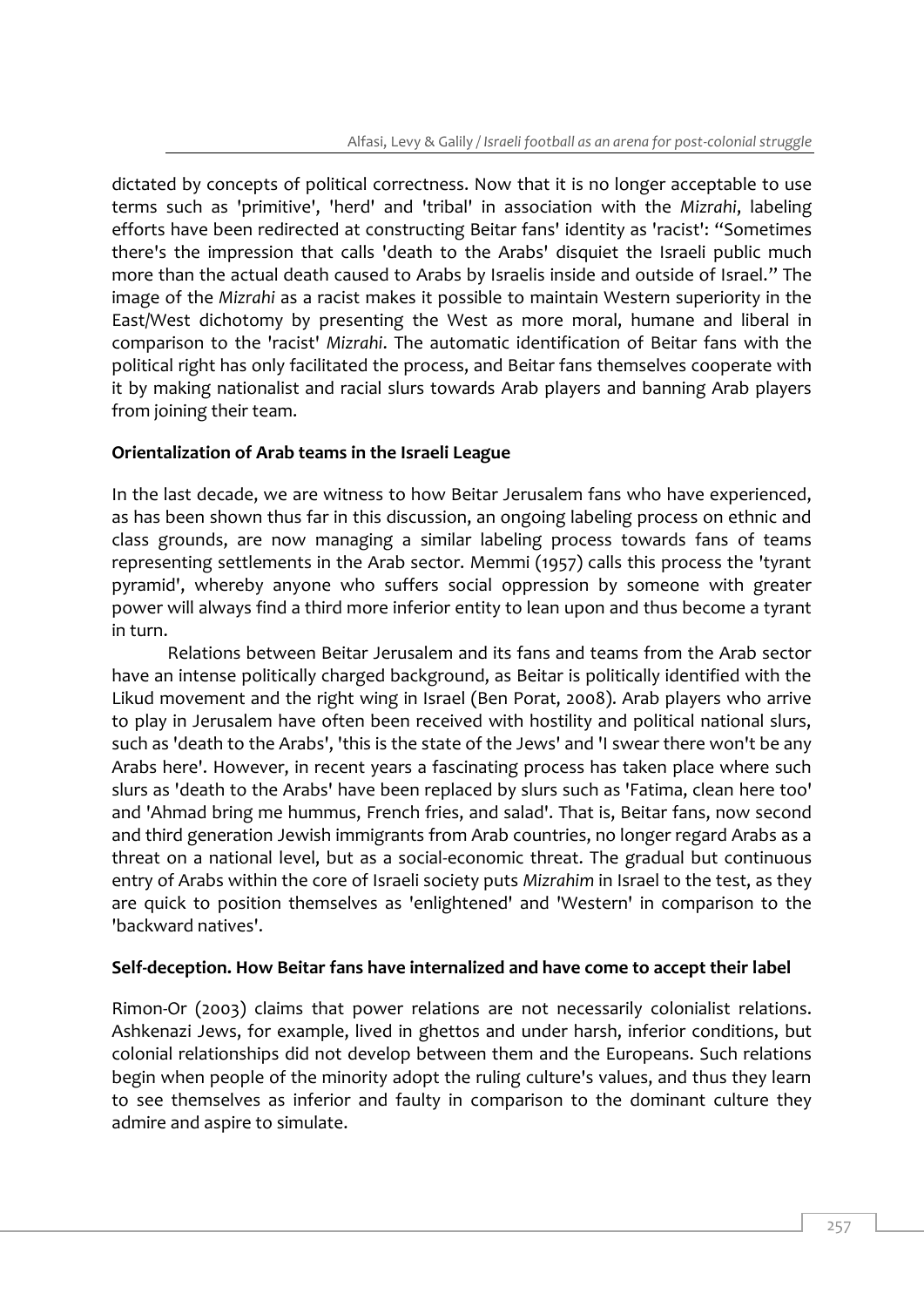Journal of Comparative Research in Anthropology and Sociology, Volume 6, Number 1, Summer 2015

Fanon describes a similar process (1952); here he spoke about the hope and the envy that caused for blacks to want to be like whites. According to Fanon, the black's self-divide is expressed by his tireless efforts to acquire the white's language and behavior, which he craves out of the desire for equality with the conqueror. This inferiority complex leads him to try and 'whiten' himself, an attempt which leads to the ambivalent identity crisis of the conquered, derived first and foremost from self-denial of the original culture. Similarly, Bhabha (1994) emphasized the 'hybrid' ambivalent aspect, which is formed by the colonial encounter: admiration and self-deprecation felt by natives for the Westerner, and their attempts to adopt the white's codes of behavior. In other words, as far as Bhabha is concerned, Easterners play a significant role in their identity label because by their attempts to imitate Westerners they adopt their hegemonic status and perpetuate their inferiority.

In the post-colonial discourse in Israel as well, a salient voice exists accusing the *Mizrahim* of internalizing the labeling processes they have undergone. Researchers such as Ben Dror Yemini regard the *Mizrahim* as no less guilty than the Ashkenazi in this process, since by their feelings of inferiority they have internalized the social order dictated by the Ashkenazi rather than presenting a successful alternative. Yemini calls it 'the *Mizrahi'*s self-deception' because the *Mizrahim*, instead of discussing among themselves what he calls *'Mizrahi* backwardness', prefer blaming all possible injustices on the Ashkenazi.

Towards the end of the 1990s, voices began to be heard from the Beitar bleachers for Moshe Dadash, the mythological chairman of the club, to give up his seat to a businessman who could 'upgrade' Beitar economically and enable it to compete successfully against other senior teams in Israeli football (such as Maccabi Haifa and Maccabi Tel-Aviv), which were at the time owned by private businessmen. The first attempt was the sale of the team during the 1999/2000 season to the businessman Kobi Ben-Gur, who operated television broadcasts by satellite. However, Ben-Gur owned the club only for a short period of time, which ended on a bitter note when he wanted to replace Eli Ohana, beloved by the fans and one of the most famous former players of the club, as the coach of the team.

At the end of that season, Ben-Gur sold his share of the club to a Haifa businessman, Gad Ze'evi. Ze'evi, while having no background in football, tried to turn Beitar into a shiny international label and to this end of purpose, brought the best football players to Jerusalem and offered them contracts with unprecedented amounts of money. Ze'evi's term with the club also ended prematurely; after one season a request was filed in his name to the Jerusalem county court to dismantle the holding company that possessed management rights of the club. His sudden resignation left the club hanging in the air, and only thanks to a group of Israeli-American businessmen, headed by Meir Levy and Meir Fenigel, was the club saved and succeeded, barely, to survive in the senior league of that season.

Beitar fans continued to wish for the resale of the club, and the Russian Jewish businessman, Arkadi Gaydamak, purchased the club and the club's management rights from the American group in October, 2005. Beitar fans accepted him with enthusiasm. As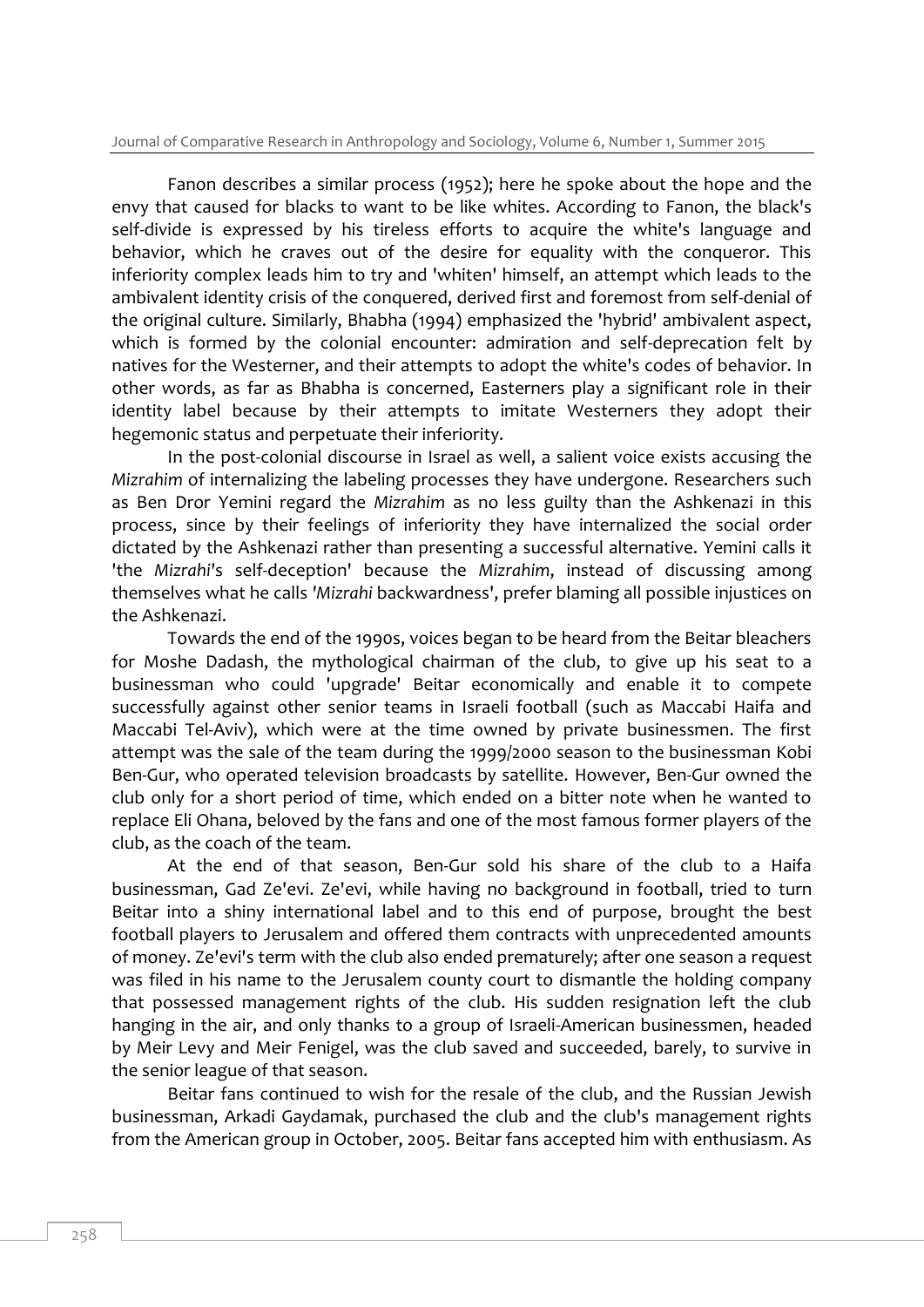far back as his initial days in the club, Gaydamak's management lacked any business or professional logic. At first he fired, again, the coach, Eli Ohana. This time, the step was met with much more forgiveness on the part of the fans who saw this as a necessary step for turning the team into one with an improved local and European reputation. Next, he brought the club a line of well-known coaches. He repeatedly replaced the management team, and at the end of the process he depleted any factors related to the 'old' Beitar. Beitar fans accepted all these steps, and Gaydamak became a much-admired figure among them. For them, getting rid of the team's old symbols was a necessary step, and symbolized the transition from provincial management, symbolized by Moshe Dadash's 'napkin' contracts<sup>21</sup>, to a period of 'calculated' business management that would lead Beitar to new heights.

Professionally, Beitar did achieve much-expected success when it won two successive championships in the 2006/2007 and 2007/2008 seasons. However, there was an atmosphere of complete chaos surrounding the team as a result of the new owner's capricious behavior. In addition, the fans' identification with the team diminished, as it was turned into the haven of players from rival teams who wanted to upgrade their conditions. Nevertheless, no bitterness was sensed among Beitar fans regarding Gaydamak's management and the club's loss of identity. Beitar fans, who in the past were fanatic about their singularity and deference from other team, especially those from Tel-Aviv, sympathetically accepted all the steps erasing their identity by the new owner. For the fans, Gaydamak's financial abilities could predict all. Thus, he in fact abandoned the ideology that guided them all those years; as its last remnant was opposition to signing on an Arab player to the team and their loaded relations with teams from the Arab sector.

#### **Final words**

-

This process points to the fact that Beitar fans internalized their inferiority. Moshe Dadash's days as head of the club still carry bad memories, and the 'napkin' myth arouses unpleasant memories among the fans. However, a thorough examination of the facts show that there was no difference between the team's position in the two periods: with Dadash the team won championships and failed in European competitions; the same goes for Gaydamak. Nevertheless, Beitar fans have in fact internalized the orientalist label that presented Dadash as 'primitive' and from the 'neighborhood', and thus admitted that their tradition at its roots is no longer relevant. Moreover, it failed the test of results and realized that the only way to the club's professional success is loss of identity and adoption of Western methods based on cold business sense. According to them, Western capitalist business management, with a marketing orientation directed at Europe, is preferable to the local traditional management of Moshe Dadash.

At the end of the day, the question that remains is whether the claims of discrimination against the East are nothing more than a cry meant to say 'we want to be

<sup>&</sup>lt;sup>21</sup> Moshe Dadash, the chair of Beitar Jerusalem in the 1990s said that at one time he signed a player with a contract that he jotted down on a coffee-shop napkin.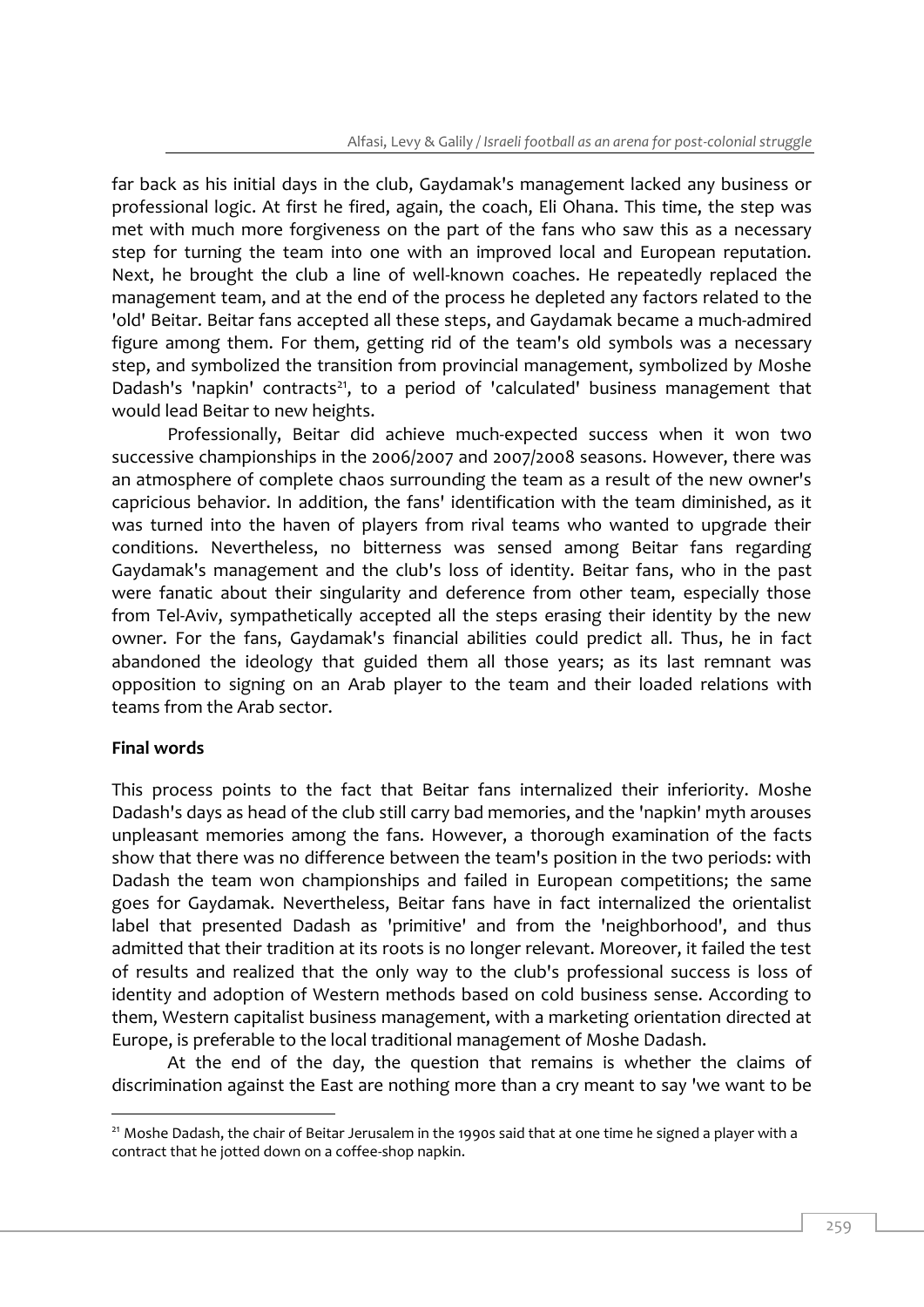like you.' If this is the case, it can be assumed that Western culture will continue to dominate in the future, while the Eastern one will continue to be perpetuated, with its passive conduct and its inferior status, while placing the blame on the West. This is what the Australian culture critic Robert Hughes calls 'the culture of complaint'<sup>22</sup> claiming, with certain justice, that it will not decrease the gaps, but rather perpetuate them.

## R E F E R E N C E S

- Ben-Porat, A. (2001). Oh Beitar Jerusalem: The burning bush protest. *International Journal of the History of Sport*, 18 (4), 123–139.
- Ben-Porat, A. (2008). Death to the Arabs: The right-wing fan's fear. *Soccer & Society*, 9 (1), 1-13.
- Ben-Yamini, D. (2004, February 19). *On the self deception culture of ultra Western Mizrahim*.<http://www.haokets.com/article.asp?ArticleID=394>
- Bhabha, H., K. (1994). On mimicry and man: The ambivalence of colonial discourse. In: *The location of Culture* (pp. 85-92). London: Routledge.
- Foucault, M. (1986). *Madness and civilization: A history of insanity in the age of Reason*. Jerusalem: Keter.
- Frantz, F. (2004). *Black skin white masks*. Tel Aviv: Maariv.
- Galily, Y. (2003). Playing Hoops in Palestine: The Early Development of Basketball in the Land of Israel (1936-1952). *International Journal of the History of Sport*, 20 (1), 143-151.
- Galily, Y. & Bernstein, A. (2008). High Five: The Local, the Global and the Israeli Sport on Israeli Television. *Sport in Society*, 11 (1), 1-18.
- Harif, H., & Galily, Y. (2003). Sport and politics in Palestine, 1918–48: Football as a mirror reflecting the relations between Jews and Britons. *Soccer and society*, 4 (1), 41-56.
- Kaufman, H., & Galily, Y. (2009). Sport, Zionist ideology and the State of Israel. *Sport in Society*, *12*(8), 1013-1027.
- Kazum, A. (1999). Western culture, athnic labeling and social closure. *Israeli Sociology*, 1 (2), 385-428.
- Memmi, A. (2005). *The colonizer and the colonized*. Jerusalem: Carmel.
- Mizrahi, S., Bar-Eli, M., & Galily, Y. (2008). Sport policy in a transformed socio-political setting: The case of Israel. Identities: Global Studies in *Culture and Power*, 15(1), 123- 145.
- Menachem, A., Klaus, A. Kromer, G. & Arad, S. (1981). *Violence in Israeli Football. Jerusalem*: Ministry of Education.
- Reznik, S. (2002). Beitar: Sport and politics in a split society.. In: H. Kaufman and H. Harif (Eds.), *Physical culture and sport in Israel in the twentieth century*. Jerusalem: Yad Ben-Zvi.
- Rimon-Or, A. (2002) From silence to voice: 'Death to the Arabs' in Contemporary Israeli Culture. *Theory and Criticism*, 20, 3-56.

Rimon-Or, A. (2003, June 1). *What is post colonialism?*

<sup>&</sup>lt;sup>22</sup> Cited in Taub (1997)